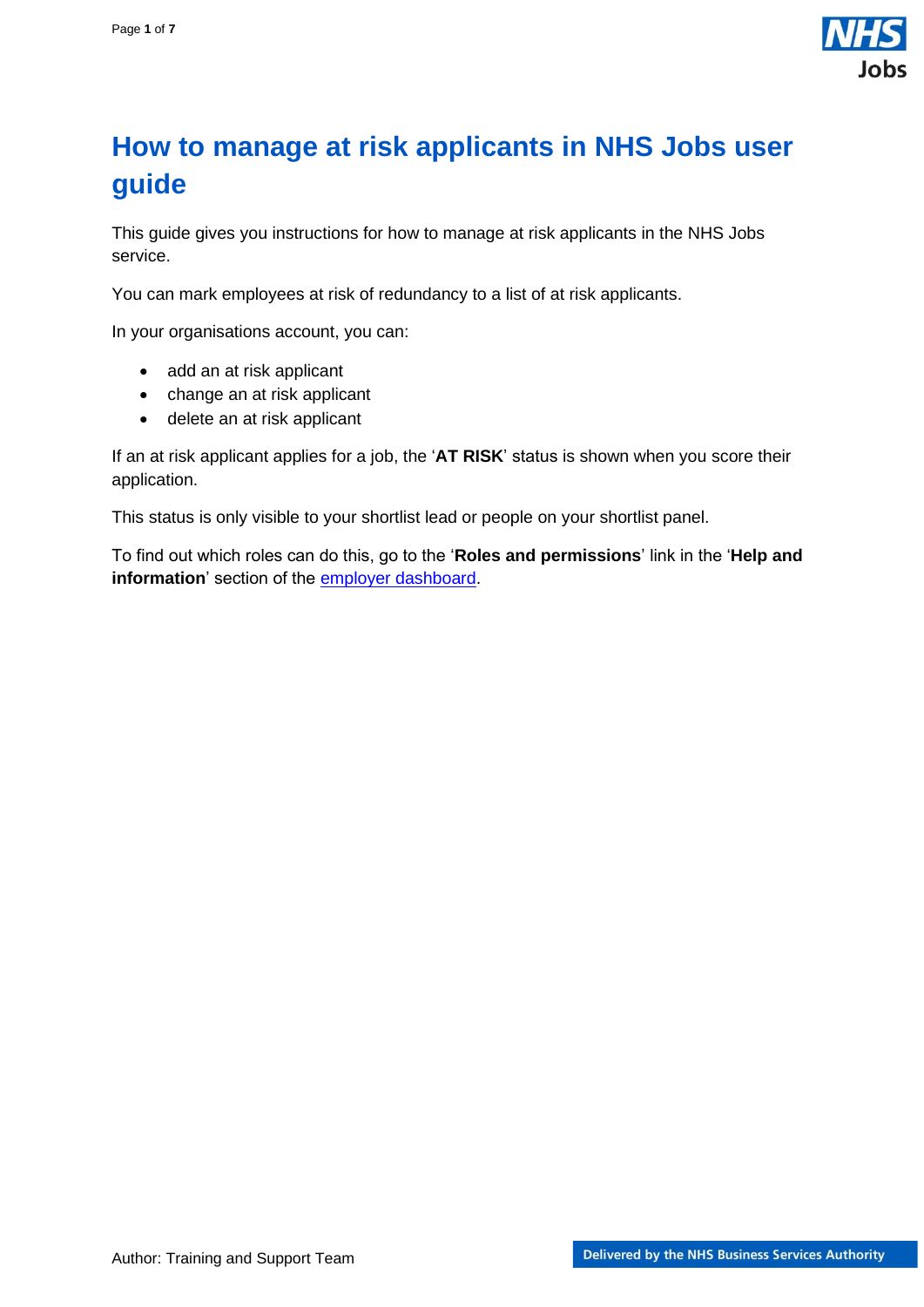# **Contents**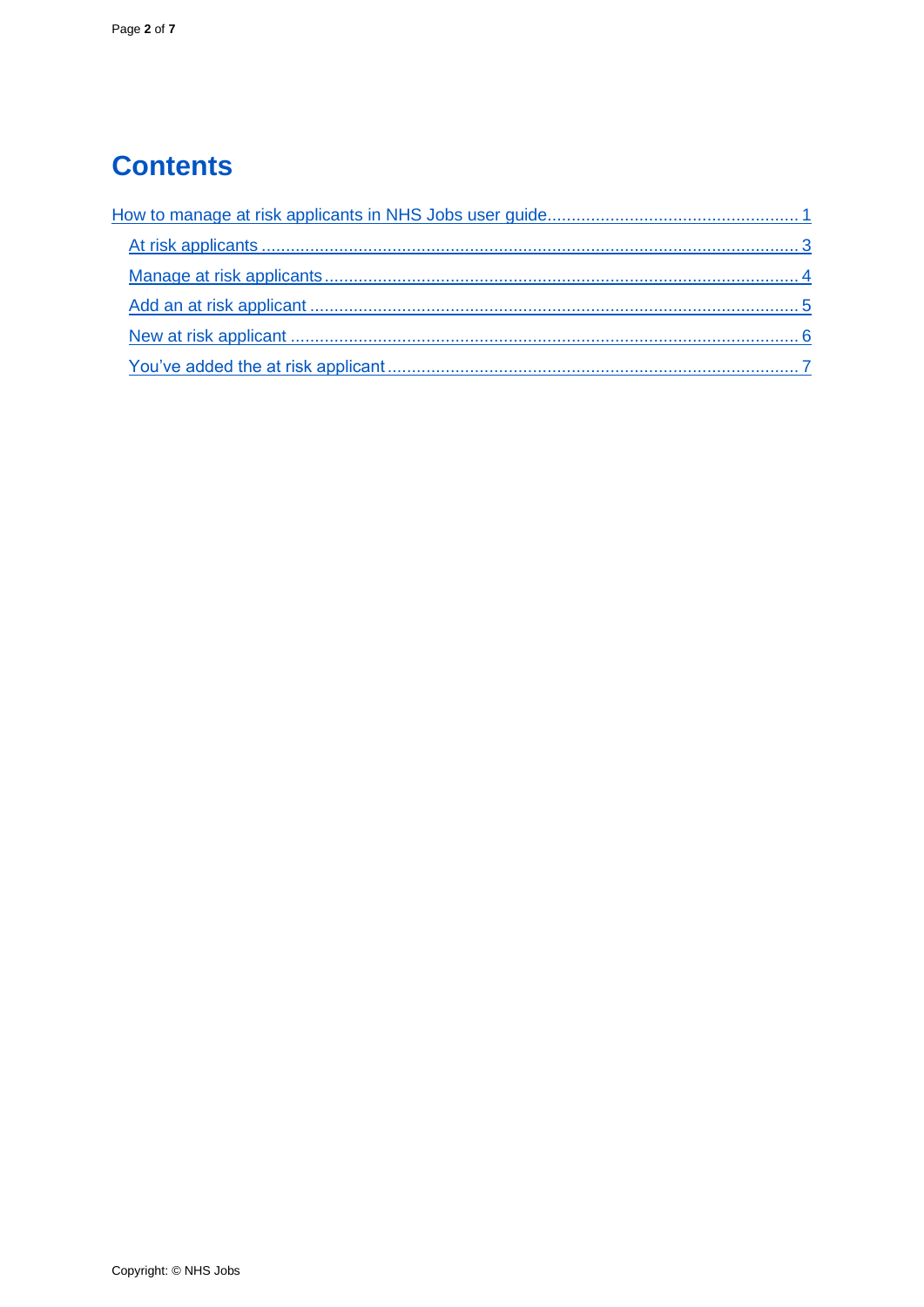## <span id="page-2-0"></span>**At risk applicants**

This page gives you instructions for how to manage at risk applicants in your organisations account.

**Important:** The employer dashboard is shown. You'll only see the 'At risk applicants' link if you're an NHS Jobs 'Super user' role for your organisations account.

To manage at risk applicants, complete the following step:

1. Select the ['At risk applicants'](#page-3-0) link.

| Jobs<br><b>INHSI</b>                                |                                                                 | You're viewing NHS Training and Support<br>Change<br>Signed in as Liam M1 Sign Out |  |
|-----------------------------------------------------|-----------------------------------------------------------------|------------------------------------------------------------------------------------|--|
|                                                     |                                                                 | Show tasks for all accounts                                                        |  |
|                                                     | <b>BETA</b> Your feedback will help us to improve this service. |                                                                                    |  |
| <b>NHS Training and Support</b><br><b>Dashboard</b> |                                                                 | What you can do                                                                    |  |
| Tasks by stage                                      | <b>Listings by user</b>                                         | <b>Create a job listing</b><br><b>Search for a listing</b>                         |  |
| Showing tasks for<br>All users                      | $\checkmark$                                                    | Search for an applicant                                                            |  |
| <b>Draft</b>                                        | 2                                                               | <b>Manage the account</b><br>Manage users                                          |  |
| <b>Published</b>                                    | $\mathbf 0$                                                     | At risk applicants<br><b>Accredited logos</b>                                      |  |
| <b>Shortlisting</b>                                 | $\Omega$                                                        | Key performance indicators<br>(KPIs)<br><b>Approval settings</b>                   |  |
| <b>Interviews</b>                                   | 4 - on track 2, overdue 2                                       | Departments<br><b>Welsh listings</b>                                               |  |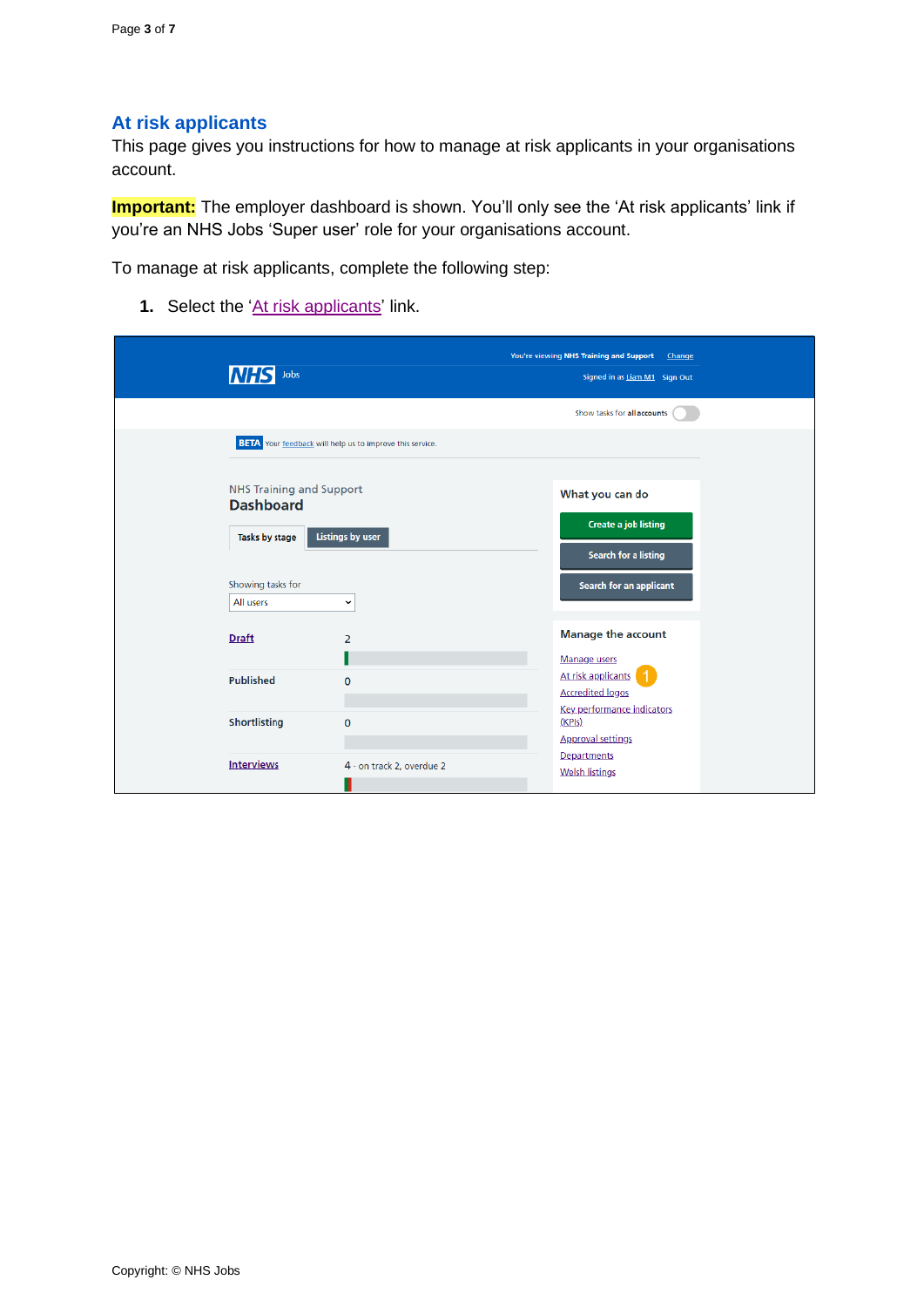## <span id="page-3-0"></span>**Manage at risk applicants**

This page gives you instructions for how to manage at risk applicants.

**Important:** In this example, you have no at risk applicants.

To manage at risk applicants, complete the following step:

**1.** Select the ['Add a new at risk applicant'](#page-4-0) button.

|                                                                                                                 |                                |         | You're viewing NHS Training and Support |  | Change            |  |
|-----------------------------------------------------------------------------------------------------------------|--------------------------------|---------|-----------------------------------------|--|-------------------|--|
| <b>NHS</b><br>Jobs                                                                                              |                                |         | Signed in as Liam M1 Sign Out           |  |                   |  |
| <b>BETA</b> Your feedback will help us to improve this service.                                                 |                                |         |                                         |  |                   |  |
| < Go back<br><b>Manage at risk applicants</b><br>You have no at risk applicants.<br>Add a new at risk applicant |                                |         |                                         |  |                   |  |
|                                                                                                                 |                                |         |                                         |  |                   |  |
| <b>Privacy policy</b><br>Terms and conditions                                                                   | <b>Accessibility Statement</b> | Cookies | How to create and publish jobs          |  | © Crown copyright |  |

**Tip:** If you want to go back to the previous page, select the '< Go back' link.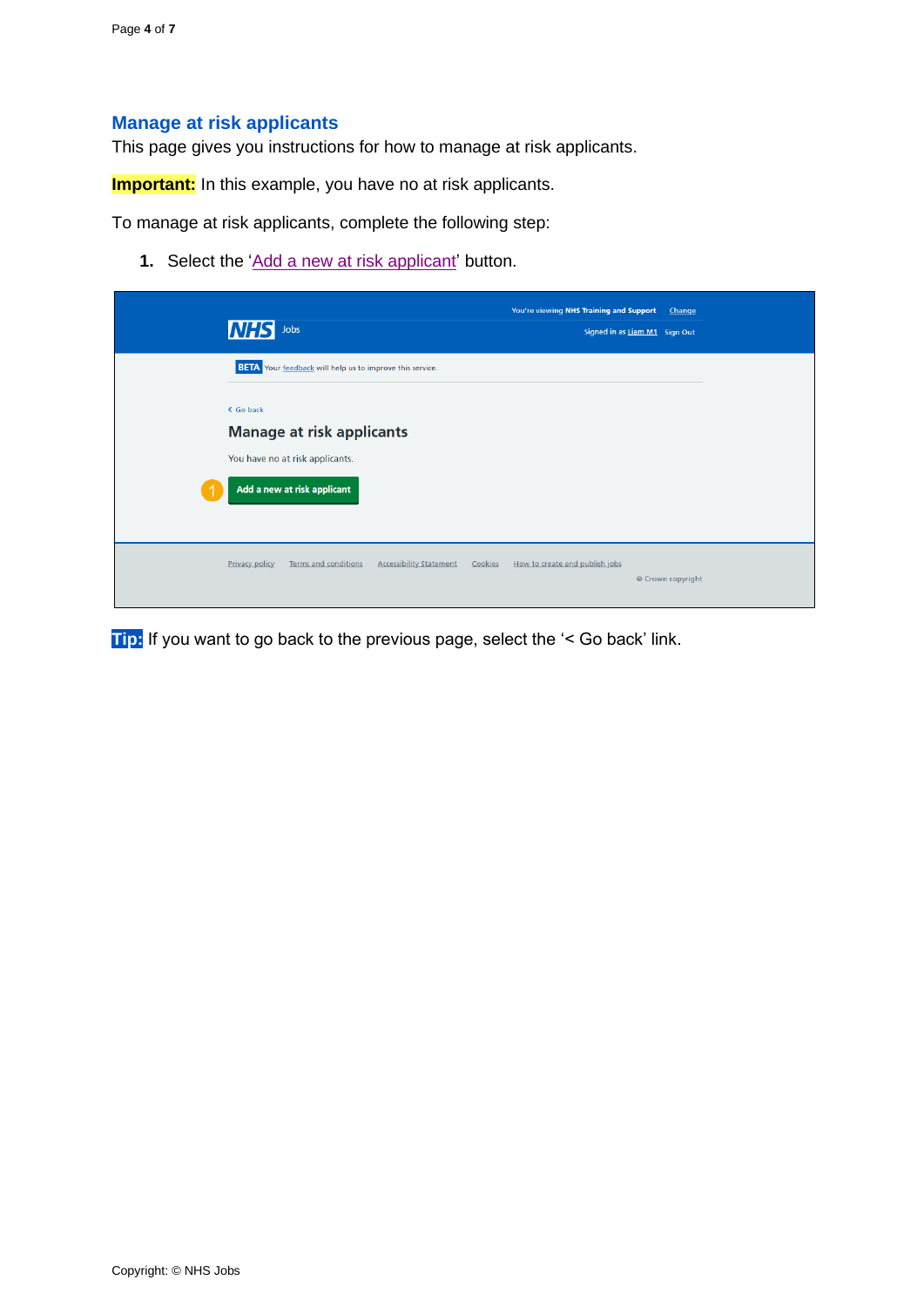#### <span id="page-4-0"></span>**Add an at risk applicant**

This page gives you instructions for how to add an at risk applicant.

To add an at risk applicant, complete the following steps:

- **1.** In the **First name** box, enter the details.
- **2.** In the **Last name** box, enter the details.
- **3.** In the **Email address** box, enter the details.
- 4. Select the ['Continue'](#page-5-0) button.
	- or
- **5.** Select the 'Cancel adding at risk applicant' link.

| Jobs<br><b>NHS</b>                                                  | You're viewing NHS Training and Support<br>Change<br>Signed in as Liam M1 Sign Out               |
|---------------------------------------------------------------------|--------------------------------------------------------------------------------------------------|
| <b>BETA</b> Your feedback will help us to improve this service.     |                                                                                                  |
| < Go back<br><b>Employer onboarding</b><br>Add an at risk applicant |                                                                                                  |
| First name                                                          |                                                                                                  |
| Last name<br>2                                                      |                                                                                                  |
| <b>Email address</b><br>3                                           |                                                                                                  |
| <b>Continue</b><br>Δ                                                |                                                                                                  |
| Cancel adding at risk applicant<br>5                                |                                                                                                  |
| Privacy policy<br>Terms and conditions                              | <b>Accessibility Statement</b><br>Cookies<br>How to create and publish jobs<br>© Crown copyright |

If you selected the 'Cancel adding at risk applicant' link, you've reached the end of this user guide.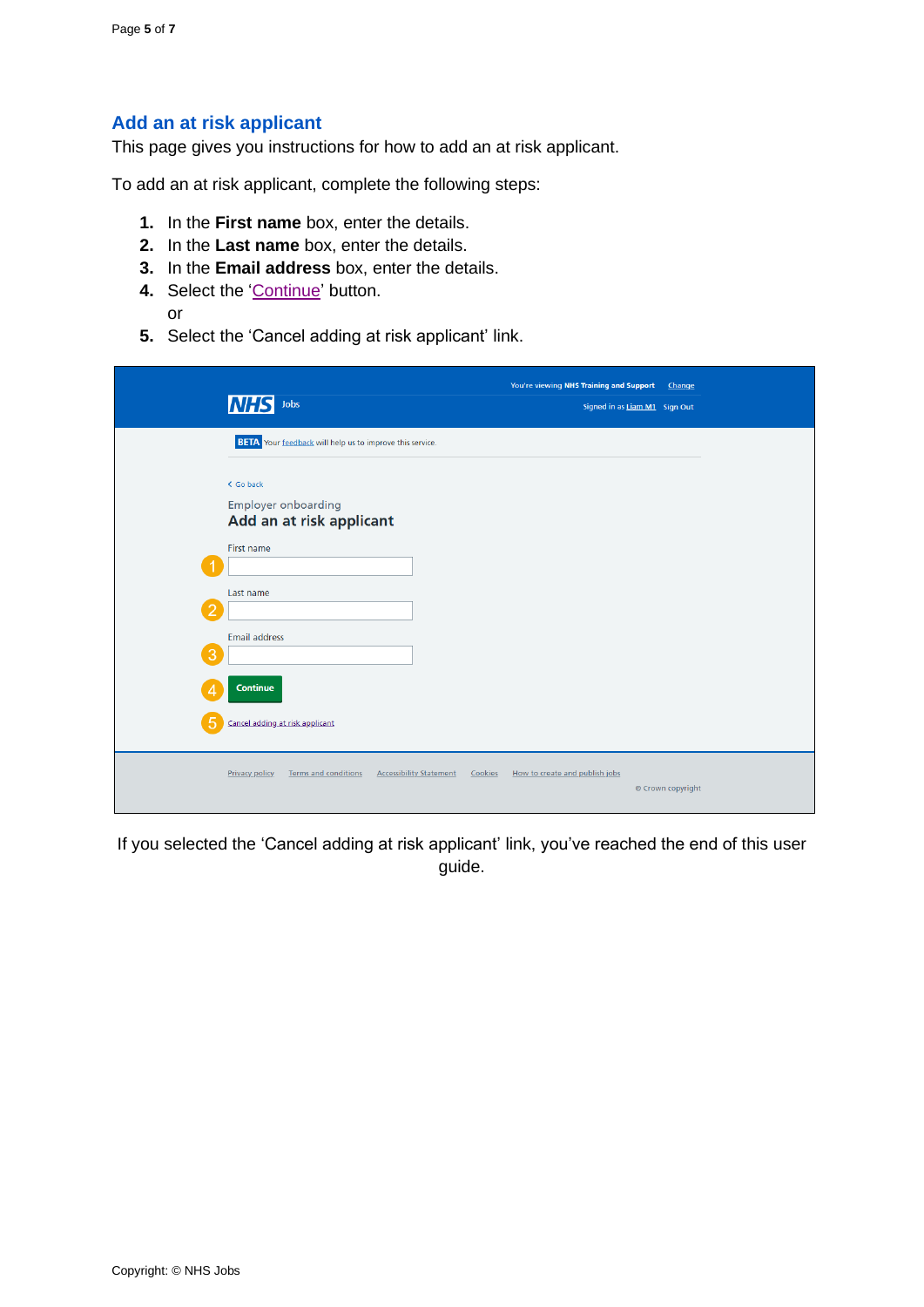#### <span id="page-5-0"></span>**New at risk applicant**

This page gives you instructions for how to add the new at risk applicant.

**Important:** The applicant will receive an email to confirm they've been added to this list.

To add this applicant, complete the following steps:

- **1.** Select the ['Change'](#page-4-0) link (optional).
- 2. Select the ['Add this applicant'](#page-6-0) button. or
- **3.** Select the 'Cancel adding at risk applicant' link.

| Jobs<br><b>NHS</b>                                                     |                                                                             | You're viewing NHS Training and Support | Change<br>Signed in as Liam M1 Sign Out |
|------------------------------------------------------------------------|-----------------------------------------------------------------------------|-----------------------------------------|-----------------------------------------|
|                                                                        | <b>BETA</b> Your feedback will help us to improve this service.             |                                         |                                         |
| < Go back<br>Manage at risk applicants<br><b>New at risk applicant</b> |                                                                             |                                         |                                         |
| <b>First name</b>                                                      | Joe                                                                         | Change                                  |                                         |
| Last name                                                              | <b>Bloggs</b>                                                               |                                         |                                         |
| <b>Email address</b>                                                   | job.bloggs@nhs.net                                                          |                                         |                                         |
|                                                                        |                                                                             |                                         |                                         |
| list.<br><b>Add this applicant</b><br>Cancel adding at risk applicant  | The applicant will receive an email to confirm they have been added to this |                                         |                                         |

If you selected the 'Cancel adding at risk applicant' link, you've reached the end of this user guide.